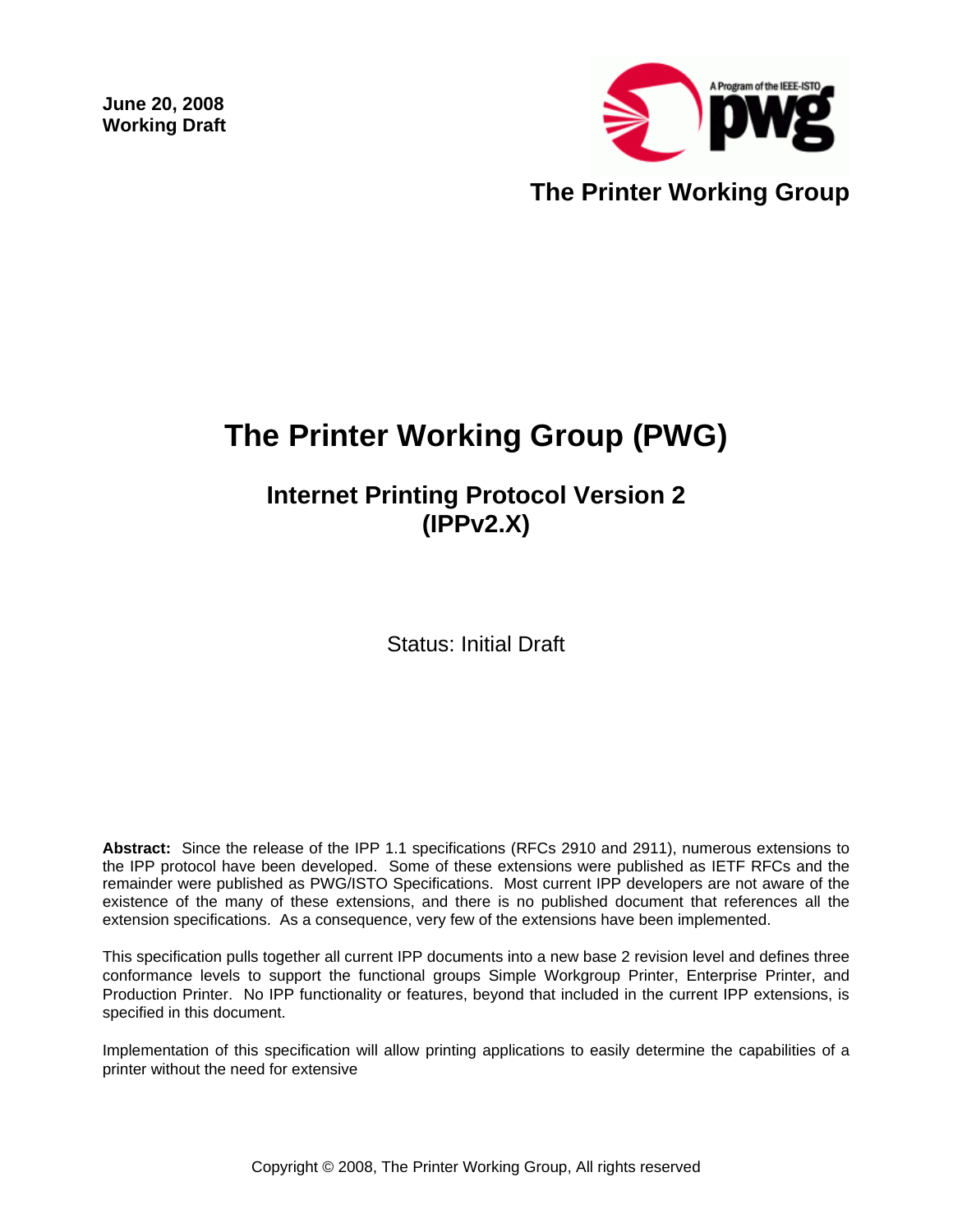#### **Copyright (C) 2005, The Printer Working Group. All rights reserved.**

This document may be copied and furnished to others, and derivative works that comment on, or otherwise explain it or assist in its implementation may be prepared, copied, published and distributed, in whole or in part, without restriction of any kind, provided that the above copyright notice, this paragraph and the title of the Document as referenced below are included on all such copies and derivative works. However, this document itself may not be modified in any way, such as by removing the copyright notice or references to the IEEE-ISTO and the Printer Working Group, a program of the IEEE-ISTO.

Title: Internet Printing Protocol, Version 2

The IEEE-ISTO and the Printer Working Group DISCLAIM ANY AND ALL WARRANTIES, WHETHER EXPRESS OR IMPLIED INCLUDING (WITHOUT LIMITATION) ANY IMPLIED WARRANTIES OF MERCHANTABILITY OR FITNESS FOR A PARTICULAR PURPOSE.

The Printer Working Group, a program of the IEEE-ISTO, reserves the right to make changes to the document without further notice. The document may be updated, replaced or made obsolete by other documents at any time.

The IEEE-ISTO takes no position regarding the validity or scope of any intellectual property or other rights that might be claimed to pertain to the implementation or use of the technology described in this document or the extent to which any license under such rights might or might not be available; neither does it represent that it has made any effort to identify any such rights.

The IEEE-ISTO invites any interested party to bring to its attention any copyrights, patents, or patent applications, or other proprietary rights which may cover technology that may be required to implement the contents of this document. The IEEE-ISTO and its programs shall not be responsible for identifying patents for which a license may be required by a document and/or IEEE-ISTO Industry Group Standard or for conducting inquiries into the legal validity or scope of those patents that are brought to its attention. Inquiries may be submitted to the IEEE-ISTO by e-mail at:

ieee-isto@ieee.org.

The Printer Working Group acknowledges that the IEEE-ISTO (acting itself or through its designees) is, and shall at all times, be the sole entity that may authorize the use of certification marks, trademarks, or other special designations to indicate compliance with these materials.

Use of this document is wholly voluntary. The existence of this document does not imply that there are no other ways to produce, test, measure, purchase, market, or provide other goods and services related to its scope.

This document is available electronically at:

ftp://ftp.pwg.org/pub/pwg/ipp/ippv2-wd/wd-ippv2-spec10-2008-06-20.pdf .doc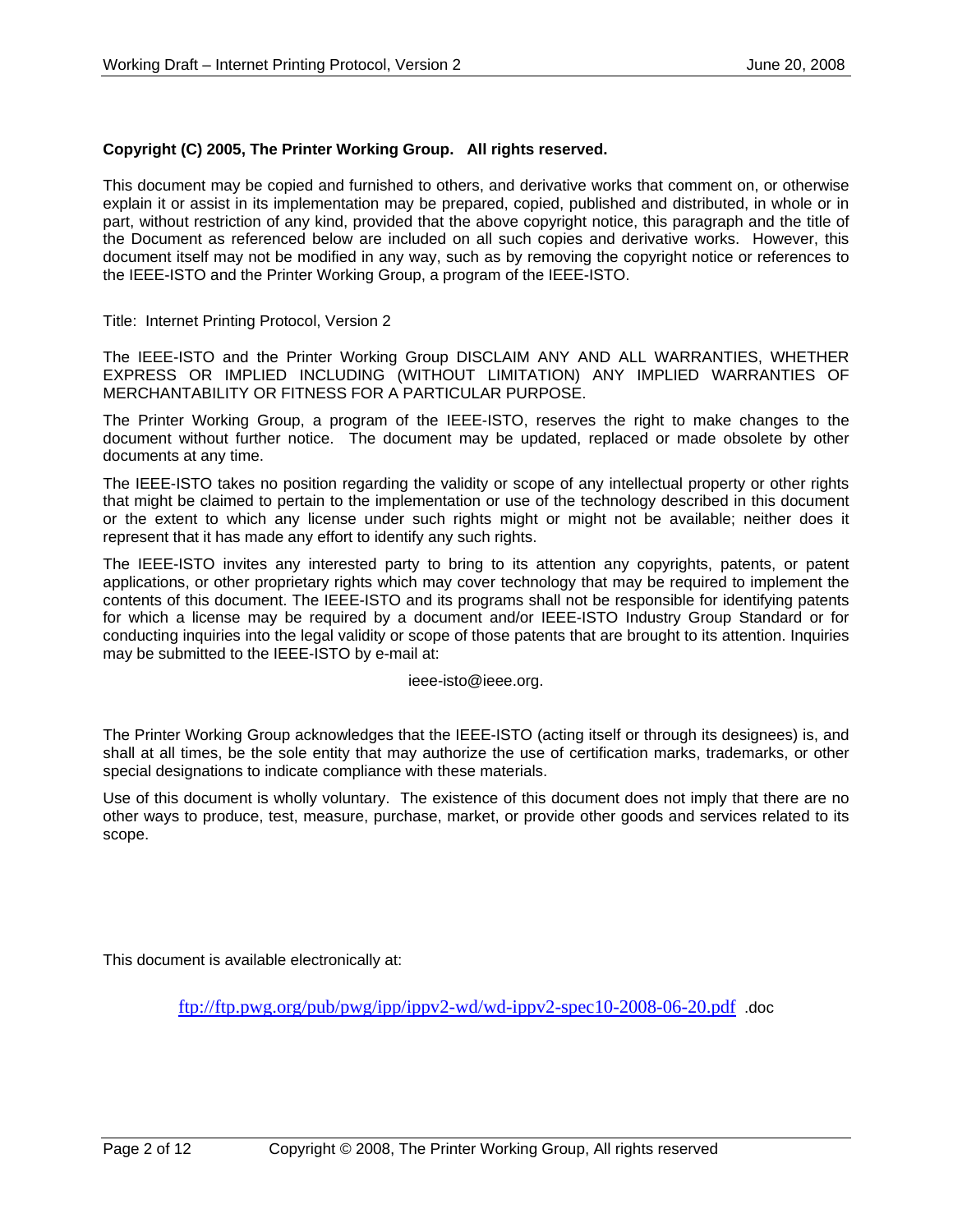#### **About the IEEE-ISTO**

The IEEE-ISTO is a not-for-profit corporation offering industry groups an innovative and flexible operational forum and support services. The IEEE-ISTO provides a forum not only to develop standards, but also to facilitate activities that support the implementation and acceptance of standards in the marketplace. The organization is affiliated with the IEEE (http://www.ieee.org/) and the IEEE Standards Association (http://standards.ieee.org/).

For additional information regarding the IEEE-ISTO and its industry programs visit http://www.ieee-isto.org.

#### **About the IEEE-ISTO PWG**

The Printer Working Group (or PWG) is a Program of the IEEE Industry Standards and Technology Organization (ISTO) with member organizations including printer manufacturers, print server developers, operating system providers, network operating systems providers, network connectivity vendors, and print management application developers. The group is chartered to make printers and the applications and operating systems supporting them work together better. All references to the PWG in this document implicitly mean "The Printer Working Group, a Program of the IEEE ISTO." In order to meet this objective, the PWG will document the results of their work as open standards that define print related protocols, interfaces, procedures and conventions. Printer manufacturers and vendors of printer related software will benefit from the interoperability provided by voluntary conformance to these standards.

In general, a PWG standard is a specification that is stable, well understood, and is technically competent, has multiple, independent and interoperable implementations with substantial operational experience, and enjoys significant public support.

For additional information regarding the Printer Working Group visit: http://www.pwg.org

#### **Contact information:**

The Printer Working Group c/o The IEEE Industry Standards and Technology Organization 445 Hoes Lane Piscataway, NJ 08854 USA

IPP Web Page:

http://www.pwg.org/ipp/

PMP Mailing List:

#### ipp@pwg.org

Instructions for subscribing to the PMP mailing list can be found at the following link: http://www.pwg.org/mailhelp.html

Implementers of this specification are encouraged to join the IPP Mailing List in order to participate in any discussions of the specification. Suggested additions, changes, or clarification to this specification, should be sent to the IPP Mailing list for consideration.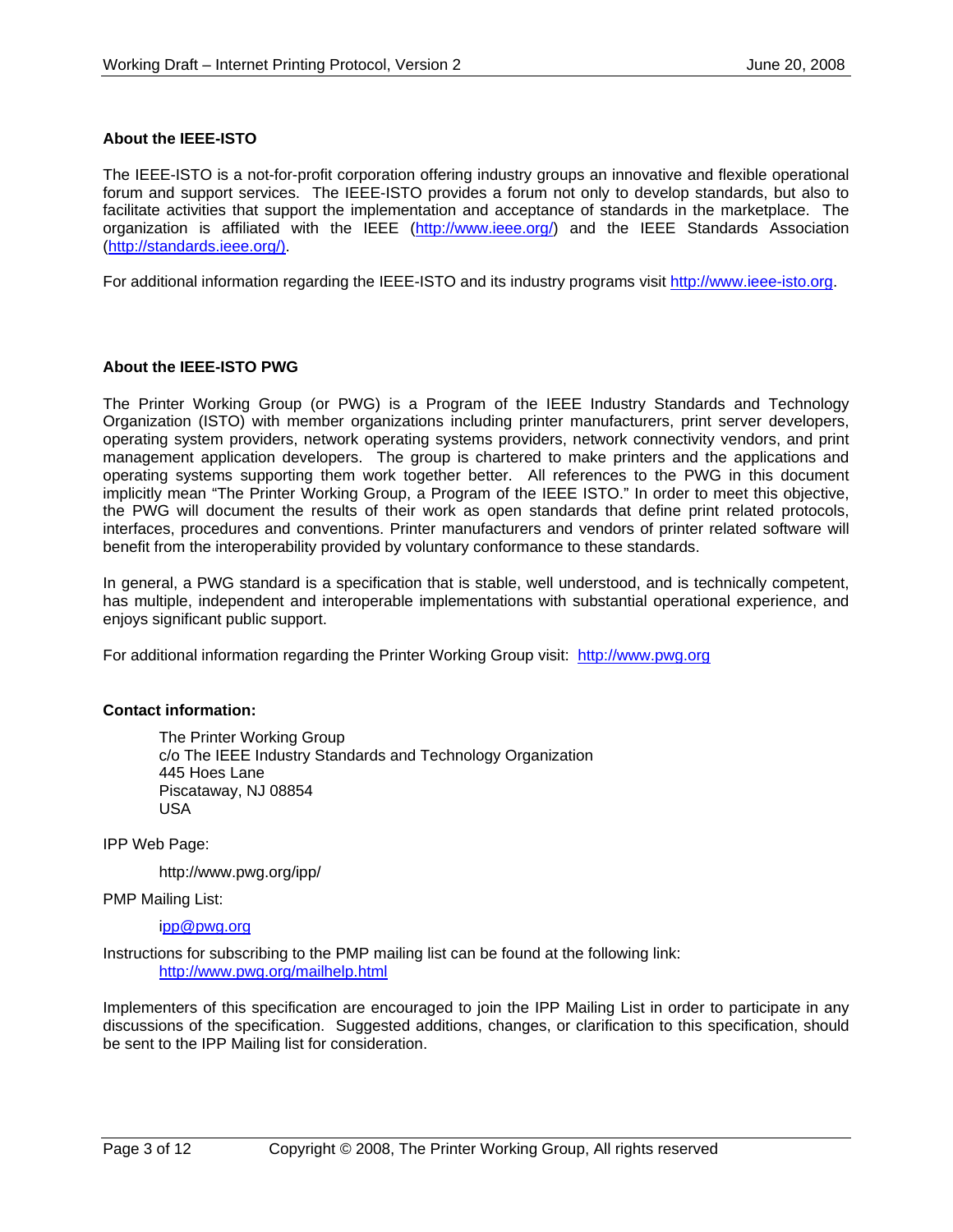### **Table of Contents**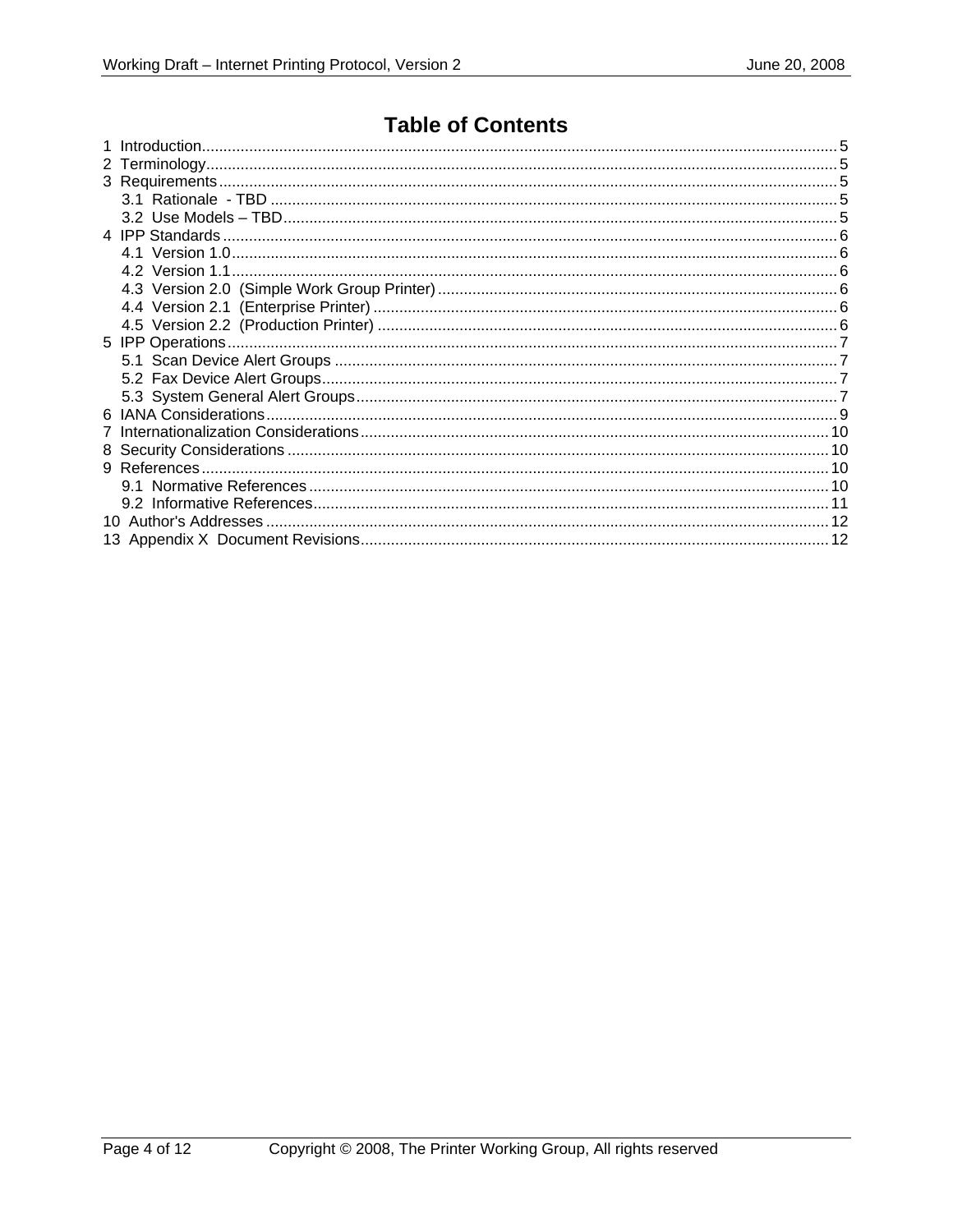# **1 Introduction**

The original IPP 1.0 protocol specifications, [RFC2565] and [RFC 2566], were published by the IETF in April 1999. The subsequent IPP 1.1 protocol specifications, [RFC2910] and [RFC2911], followed in September 2000. Since the release of IPP 1.1, an additional 15 IPP extension specifications have been published. Seven of these extension specifications were published by the IETF and the remaining eight were published as PWG/ISTO specifications.

The purpose of this document is to provide a single reference to all the existing IPP specifications and to define a new set of IPP versions to provide a simple reference to the capabilities of an IPP printer relative to the support of the printer to the IPP extension specifications. The logical method for the categorization of printer capabilities is to use the industry standard printer classifications Work Group, Enterprise, and Production Printers. The definitions of these terms, for the purpose of this document, are defined in section 2, Terminology.

# **2 Terminology**

This section defines the following terms that are used throughout this document:

Capitalized terms, such as MUST, MUST NOT, REQUIRED, SHOULD, SHOULD NOT, MAY, NEED NOT, and OPTIONAL, have special meaning relating to conformance as defined in RFC 2119 [RFC2119]. If an implementation supports an IPP version defined in this document, then these terms apply; otherwise, they do not. These terms define conformance to this document only; they do not affect conformance to other documents, unless explicitly stated otherwise.

**Work Group Printer** – This is a printer with a small number of users and is normally physically very close to the intended user group. It is typically a low speed printer with a limited feature set geared to the requirements of the group. Routine maintenance, such as loading paper and clearing paper jams, is usually performed by the current user. The configuration of the printer for special jobs, such as the need for a unique paper size or color, is also handled by the user requiring the configuration.

**Enterprise Printer** – This printer may typically support more users, have a higher speed, and have a higher duty cycle rating than a Work Group Printer, but the primary difference is in the features, location, and maintenance. An enterprise printer is normally located in a central location with most users not physically close. The users access to the printer may be limited and maintenance is only performed by assigned personnel. Features such as paper size and type are normally fixed and not easily modified for special use. Enterprise printers tend to have more post-processing features, such as punching, folding, stapling, etc., than Work Group printers.

**Production Printer** – This printer is designed for high speed and a very high duty cycle compared to the Work Group and Enterprise printers. It is normally contained in a data center and jobs typically are centrally scheduled rather than sent ad-hoc from a group of users. This class of printer is expected to have a significant more consumables, such as paper, toner, etc, and memory capacity than the other classes.

# **3 Requirements**

- **3.1 Rationale TBD**
- **3.2 Use Models TBD**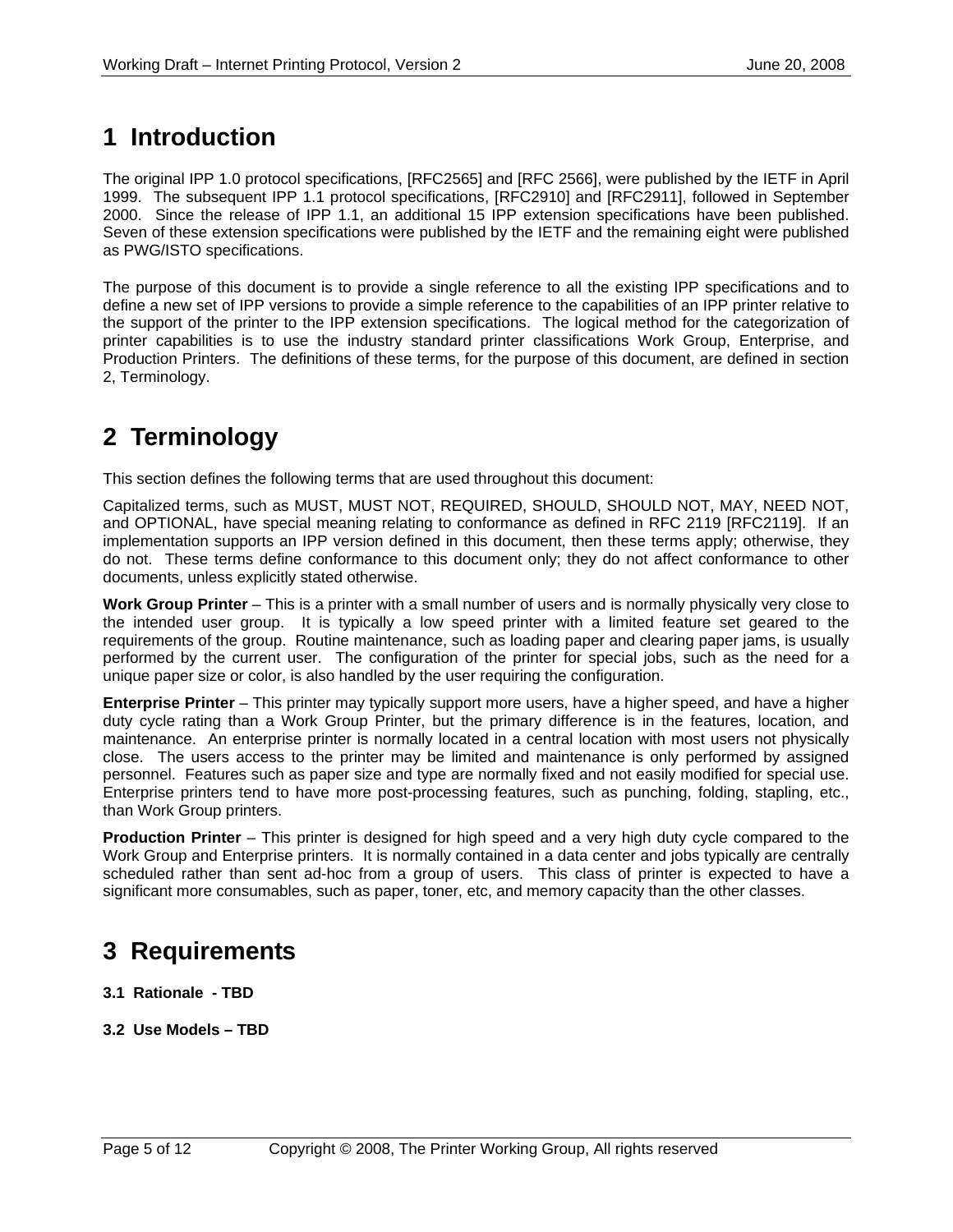### **4 IPP Standards**

This section defines the IPP standards supported at each IPP version level. Each version level must support the complete functionality of all lower versions.

### **4.1 Version 1.0**

RFC 2565 Internet Printing Protocol/1.0: Encoding and Transport (April 1999)

RFC 2566 Internet Printing Protocol/1.0: Model and Semantics (April 1999)

### **4.2 Version 1.1**

The version 1.1 documents supersede and obsolete the IPP version 1.0 protocol specifications.

RFC 2910 Internet Printing Protocol/1.1: Encoding and Transport (September 2000)

RFC 2911 Internet Printing Protocol/1.1: Model and Semantics (September 2000)

RFC 3510 Internet Printing Protocol: IPP URL Scheme (April 2003)

### **4.3 Version 2.0 (Simple Work Group Printer)**

The Work Group printer shall support the IPP specifications defined for IPPv1.1 plus the following. PWG 5100.1 Internet Printing Protocol: "finishings" attribute values extension (February 2001) PWG 5100.2 Internet Printing Protocol: "output-bin" attribute extension (February 2001) PWG 5100.2 PWG Standard for Media Size Names (February 2002)

### **4.4 Version 2.1 (Enterprise Printer)**

The Enterprise printer shall support the IPP specifications defined for IPPv2.0 plus the following.

- RFC 3380 Internet Printing Protocol: Job and Printer Set Operations (February 2002)
- RFC 3381 Internet Printing Protocol: Job Progress Attributes (February 2002)
- RFC 3995 Internet Printing Protocol: Event Notifications AND Subscriptions (March 2003)
- RFC 3996 Internet Printing Protocol: The 'ippget' Delivery Method for Event Notifications (March 2003)
- RFC 3998 Internet Printing Protocol: Job and Printer Administrative Operations (March 2003)

PWG 5100.7 Internet Printing Protocol: Job Extensions (October 2003)

### **4.5 Version 2.2 (Production Printer)**

The Production printer shall support the IPP specifications defined for IPPv2.1 plus the following.

PWG 5100.3 Internet Printing Protocol: Production Printing Attributes – Set 1 (February 2001)

PWG 5100.5 Internet Printing Protocol: Document Object (October 2003)

PWG 5100.6 Internet Printing Protocol: Page Overrides (October 2003)

PWG 5100.8 Internet Printing Protocol: "-actual" Attributes (March 2003)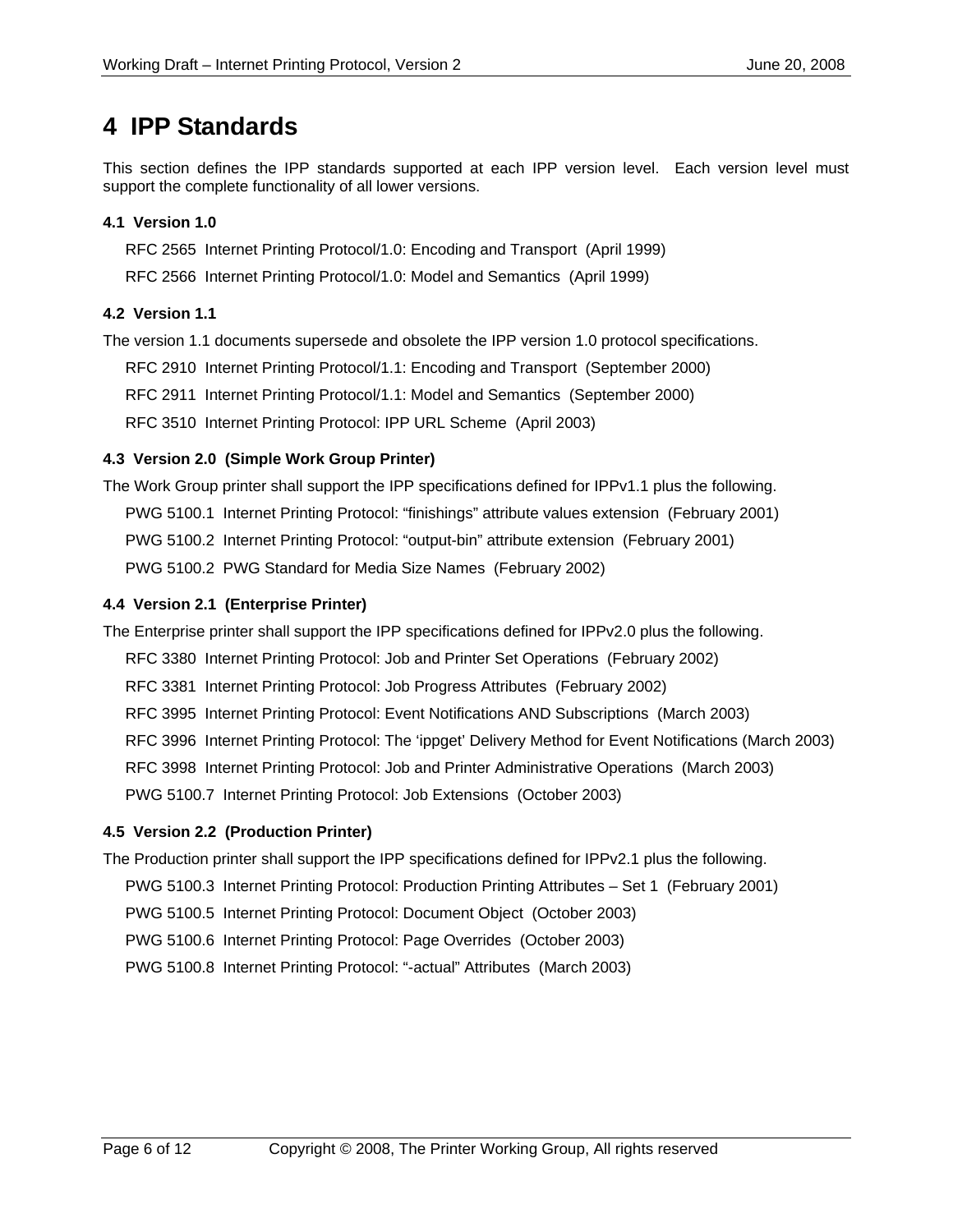# **5 IPP Operations**

IPP version 2.X also defines specific support requirements for the IPP Operations defined in the various IPP specifications. Many IPP Operations are currently defined in their source specifications as optional and, if they were to remain optional, the desired interoperability would not be achieved. This section defines the support requirements for each currently optional IPP Operation based upon the associated group.

### **5.1 Current Required Operations**

The following IPP Operations are specified as required in their respective defining documents. For IPPv2.X implementations, these operations shall also be required if the defining specification is included in the specific 2.X version implemented.

| <b>Code</b> | <b>Operation Name</b>               | <b>Source</b>   |
|-------------|-------------------------------------|-----------------|
| 0x0002      | Print-Job                           | <b>RFC 2911</b> |
| 0x0004      | Validate-Job                        | <b>RFC 2911</b> |
| 0x0008      | Cancel-Job                          | <b>RFC 2911</b> |
| 0x0009      | Get-Job-Attributes                  | <b>RFC 2911</b> |
| 0x000A      | Get-Jobs                            | <b>RFC 2911</b> |
| 0x000B      | Get-Printer-Attributes              | <b>RFC 2911</b> |
| 0x0016      | <b>Create-Printer-Subscriptions</b> | <b>RFC 3995</b> |
| 0x0017      | Create-Job-Subscriptions            | <b>RFC 3995</b> |
| 0x0018      | Get-Subscription-Attributes         | <b>RFC 3995</b> |
| 0x0019      | Get-Subscriptions                   | <b>RFC 3995</b> |
| 0x001A      | Renew-Subscription                  | <b>RFC 3995</b> |
| 0x001B      | <b>Cancel-Subscription</b>          | <b>RFC 3995</b> |
| 0x001C      | Get-Notifications                   | <b>RFC 3996</b> |
| 0x0033      | Cancel-Document                     | PWG 5100.5      |
| 0x0034      | Get-Document-Attributes             | PWG 5100.5      |
| 0x0035      | Get-Documents                       | PWG 5100.5      |

#### **5.2 Version 2.0 Operations (Simple Workgroup Printer)**

The following IPP Operations are included in the defining documents for IPPv2.0. The required support for each IPP Operation in a V2.0 implementation is defined as follows.

| <b>Code</b> | <b>Operation Name</b> | <b>Source</b>   | <b>Support</b> |
|-------------|-----------------------|-----------------|----------------|
| 0x0003      | Print-URI             | <b>RFC 2911</b> | optional       |
| 0x0005      | Create-Job            | <b>RFC 2911</b> | optional       |
| 0x0006      | Send-Document         | <b>RFC 2911</b> | optional       |
| 0x0007      | Send-URI              | <b>RFC 2911</b> | optional       |
| 0x000C      | Hold-Job              | <b>RFC 2911</b> | optional       |
| 0x000D      | Release-Job           | <b>RFC 2911</b> | optional       |
| 0x000E      | Restart-Job           | <b>RFC 2911</b> | optional       |
| 0x0010      | Pause-Printer         | <b>RFC 2911</b> | optional       |
| 0x0011      | <b>Resume-Printer</b> | <b>RFC 2911</b> | optional       |
| 0x0012      | Purge-Jobs            | <b>RFC 2911</b> | optional       |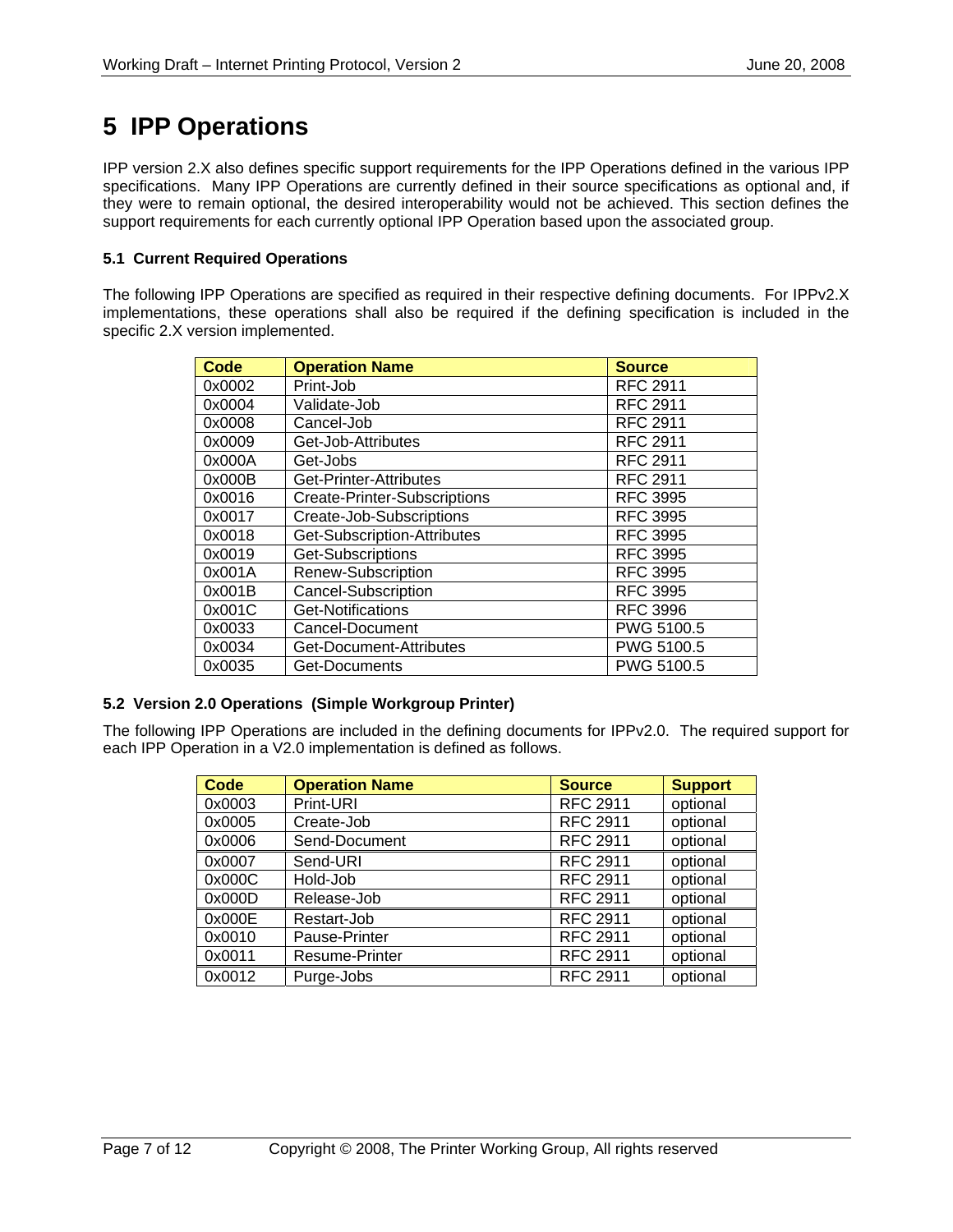### **5.3 Version 2.1 Operations (Enterprise Printer)**

The following IPP Operations are included in the defining documents for IPPv2.1. The required support for each IPP Operation in a V2.1 implementation is defined as follows.

| Code   | <b>Operation Name</b>           | <b>Source</b>   | <b>Support</b> |
|--------|---------------------------------|-----------------|----------------|
| 0x0003 | Print-URI                       | <b>RFC 2911</b> | optional       |
| 0x0005 | Create-Job                      | <b>RFC 2911</b> | required       |
| 0x0006 | Send-Document                   | <b>RFC 2911</b> | required       |
| 0x0007 | Send-URI                        | <b>RFC 2911</b> | optional       |
| 0x000C | Hold-Job                        | <b>RFC 2911</b> | required       |
| 0x000D | Release-Job                     | <b>RFC 2911</b> | required       |
| 0x000E | Restart-Job                     | <b>RFC 2911</b> | required       |
| 0x0010 | Pause-Printer                   | <b>RFC 2911</b> | required       |
| 0x0011 | Resume-Printer                  | <b>RFC 2911</b> | required       |
| 0x0012 | Purge-Jobs                      | <b>RFC 2911</b> | required       |
| 0x0013 | Set-Printer-Attributes          | <b>RFC 3380</b> | required       |
| 0x0014 | Set-Job-Attributes              | <b>RFC 3380</b> | required       |
| 0x0015 | Get-Printer-Supported-Values    | <b>RFC 3380</b> | required       |
| 0x0022 | Enable-Printer                  | <b>RFC 3998</b> | required       |
| 0x0023 | Disable-Printer                 | <b>RFC 3998</b> | required       |
| 0x0024 | Pause-Printer-After-Current-Job | <b>RFC 3998</b> | optional       |
| 0x0025 | Hold-New-Jobs                   | <b>RFC 3998</b> | optional       |
| 0x0026 | Release-Held-New-Jobs           | <b>RFC 3998</b> | optional       |
| 0x0027 | Deactivate-Printer              | <b>RFC 3998</b> | optional       |
| 0x0028 | Activate-Printer                | <b>RFC 3998</b> | optional       |
| 0x0029 | <b>Restart-Printer</b>          | <b>RFC 3998</b> | optional       |
| 0x002A | Shutdown-Printer                | <b>RFC 3998</b> | optional       |
| 0x002B | Startup-Printer                 | <b>RFC 3998</b> | optional       |
| 0x002C | Reprocess-Job                   | <b>RFC 3998</b> | optional       |
| 0x002D | Cancel-Current-Job              | <b>RFC 3998</b> | optional       |
| 0x002E | Suspend-Current-Job             | <b>RFC 3998</b> | optional       |
| 0x002F | Resume-Job                      | <b>RFC 3998</b> | optional       |
| 0x0030 | Promote-Job                     | <b>RFC 3998</b> | optional       |
| 0x0031 | Schedule-Job-After              | <b>RFC 3998</b> | optional       |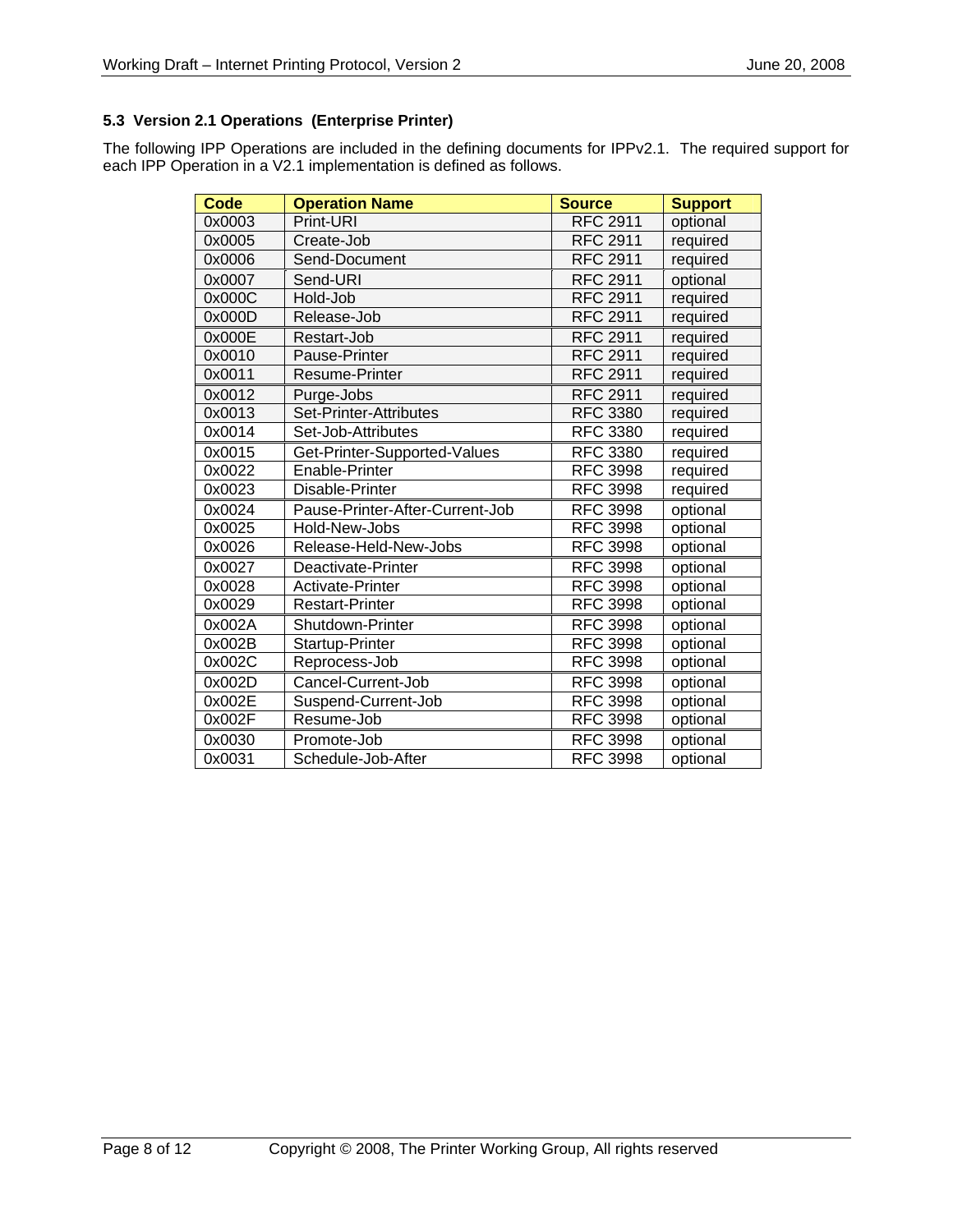### **5.4 Version 2.2 Operations (Production Printer)**

The following IPP Operations are included in the defining documents for IPPv2.2. The required support for each IPP Operation in a V2.2 implementation is defined as follows.

| Code   | <b>Operation Name</b>           | <b>Source</b>   | <b>Support</b> |
|--------|---------------------------------|-----------------|----------------|
| 0x0003 | Print-URI                       | <b>RFC 2911</b> | optional       |
| 0x0005 | Create-Job                      | <b>RFC 2911</b> | required       |
| 0x0006 | Send-Document                   | <b>RFC 2911</b> | required       |
| 0x0007 | Send-URI                        | <b>RFC 2911</b> | optional       |
| 0x000C | Hold-Job                        | <b>RFC 2911</b> | required       |
| 0x000D | Release-Job                     | RFC 2911        | required       |
| 0x000E | Restart-Job                     | <b>RFC 2911</b> | required       |
| 0x0010 | <b>Pause-Printer</b>            | <b>RFC 2911</b> | required       |
| 0x0011 | Resume-Printer                  | <b>RFC 2911</b> | required       |
| 0x0012 | Purge-Jobs                      | <b>RFC 2911</b> | required       |
| 0x0013 | Set-Printer-Attributes          | <b>RFC 3380</b> | required       |
| 0x0014 | Set-Job-Attributes              | <b>RFC 3380</b> | required       |
| 0x0015 | Get-Printer-Supported-Values    | <b>RFC 3380</b> | required       |
| 0x0022 | Enable-Printer                  | <b>RFC 3998</b> | required       |
| 0x0023 | Disable-Printer                 | <b>RFC 3998</b> | required       |
| 0x0024 | Pause-Printer-After-Current-Job | <b>RFC 3998</b> | required       |
| 0x0025 | Hold-New-Jobs                   | <b>RFC 3998</b> | required       |
| 0x0026 | Release-Held-New-Jobs           | <b>RFC 3998</b> | required       |
| 0x0027 | Deactivate-Printer              | <b>RFC 3998</b> | required       |
| 0x0028 | Activate-Printer                | <b>RFC 3998</b> | required       |
| 0x0029 | <b>Restart-Printer</b>          | <b>RFC 3998</b> | required       |
| 0x002A | <b>Shutdown-Printer</b>         | <b>RFC 3998</b> | required       |
| 0x002B | Startup-Printer                 | <b>RFC 3998</b> | required       |
| 0x002C | Reprocess-Job                   | <b>RFC 3998</b> | optional       |
| 0x002D | Cancel-Current-Job              | <b>RFC 3998</b> | required       |
| 0x002E | Suspend-Current-Job             | <b>RFC 3998</b> | required       |
| 0x002F | Resume-Job                      | <b>RFC 3998</b> | required       |
| 0x0030 | Promote-Job                     | <b>RFC 3998</b> | required       |
| 0x0031 | Schedule-Job-After              | <b>RFC 3998</b> | required       |
| 0x0036 | Delete-Document                 | PWG 5100.5      | required       |
| 0x0037 | Set-Document-Attributes         | PWG 5100.5      | required       |

# **6 IPPv2.X Protocol Addenda**

The current IPP specification (add reference) requires that IPP operations received, that are not supported or not understood, are to be "gracefully" processed and an appropriate status code returned. It has been reported that many implementations do not conform to this requirement, which can result in problems with the host side communication processes.

To claim compliance with any of the IPPv2 versions, an implementation must correctly process operations that are not supported per (TBD add reference).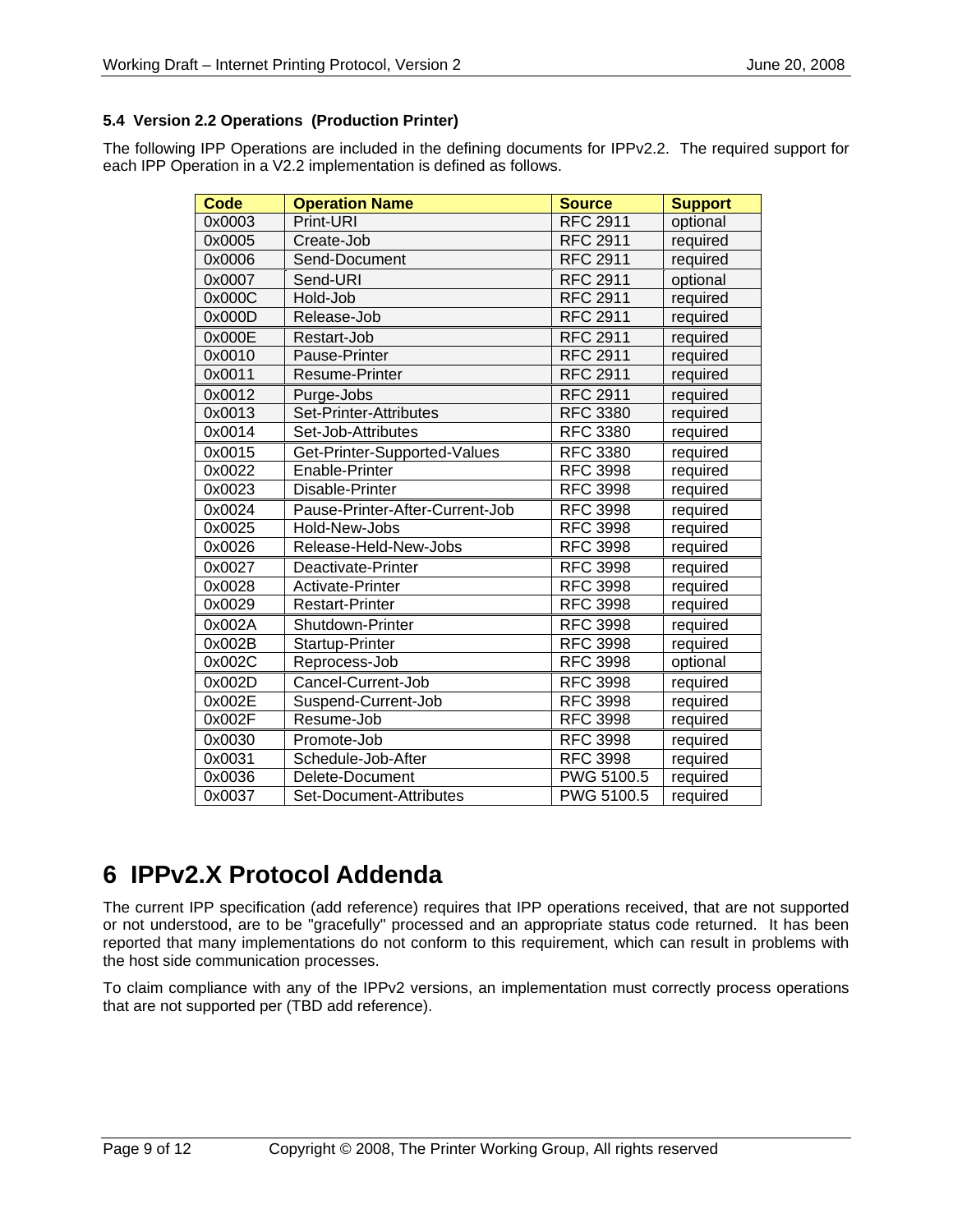### **7 Internationalization Considerations**

This document presents no internationalization considerations for IPP implementations beyond those covered in the referenced IPP Specifications.

# **8 Security Considerations**

This document present no additional security considerations for IPP implementations beyond those currently covered in the referenced IPP Specifications.

### **9 References**

#### **9.1 Normative References**

#### [RFC2119]

Key words for use in RFCs to Indicate Requirement Levels, RFC 2119, Bradner. March 1997.

#### [RFC2565]

R. Herriot, S. Butler, P. Moore, R. Turner, "Internet Printing Protocol/1.0: Encoding and Transport", RFC 2565, April, 1999.

#### [RFC2566]

R. deBry, T. Hastings, R. Herriot, S. Isaacson, P. Powell, "Internet Printing Protocol/1.0: Model and Semantics", RFC 2566, April, 1999.

#### [RFC2910]

R. Herriot, S. Butler, P. Moore, R. Tuner, J. Wenn "Internet Printing Protocol/1.1: Encoding and Transport", RFC 2910, September, 2000.

#### [RFC2911]

R. deBry, T. Hastings, R. Herriot, S. Isaacson, P. Powell, "Internet Printing Protocol/1.1: Model and Semantics", RFC 2911, September, 2000.

#### [RFC3380]

 T. Hastings, R. Herriot, C. Kugler, H. Lewis, "Internet Printing Protocol (IPP): Job and Printer Set Operations", RFC 3380, September 2002.

#### [RFC3381]

 T. Hastings, H. Lewis, R. Bergman, "Internet Printing Protocol (IPP): Job Progress Attributes, RFC 3381, September 2002.

#### [RFC3382]

R. deBry, R. Herriot, T. Hastings, K. Ocke, P. Zehler, "Internet Printing Protocol (IPP): The 'collection' Attribute Syntax", RFC 2566, September 2002.

#### [RFC3510]

R. Herriot, I. McDonald, "Internet Printing Protocol/1.1: IPP URL Scheme", RFC 2910, September, 2000.

#### [RFC3995]

R. Herriot, T. Hastings, "Internet Printing Protocol/1.1: IPP Event Notifications and Subscriptions", RFC 3995, March 2005.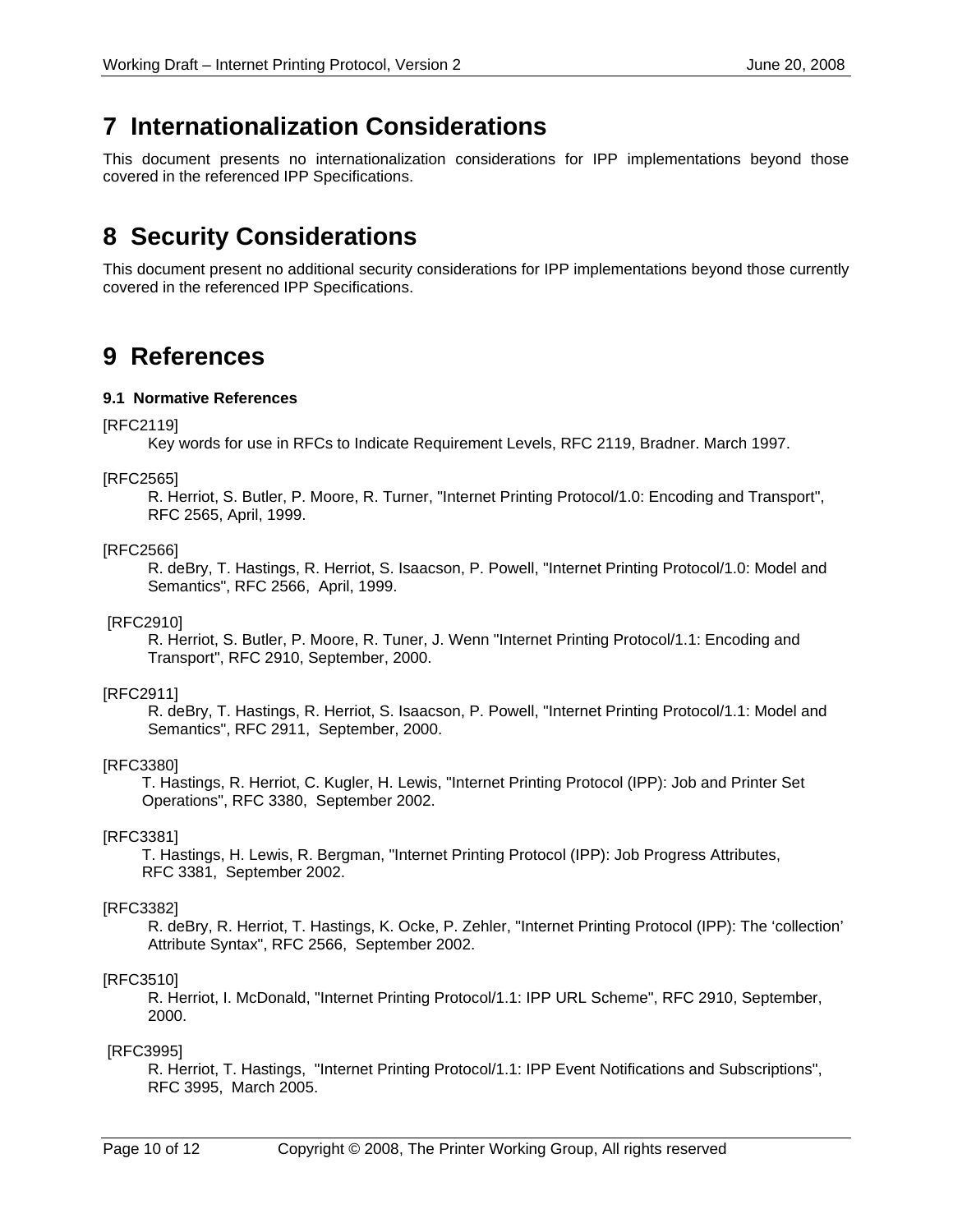#### [RFC3996]

 R. Herriot, T. Hastings, H. Lewis, "Internet Printing Protocol (IPP): The 'ippget' Delivery Method for Event Notifications", RFC 3996, March, 2005.

#### [RFC3998]

 Kugler, Lewis, Hastings. "Internet Printing Protocol (IPP):Job and Printer Administrative Operations", RFC 3998, March, 2005.

#### [PWG 5100.1]

 PWG Candidate Standard 5100.1-2001, IPP "finishings" attribute values extension, February 2001. Available at: ftp://ftp.pwg.org/pub/pwg/candidates/cs-ippfinishings10-20010205-5100.1.pdf, .doc

#### [PWG 5100.2]

 PWG Candidate Standard 5100.2-2001, IPP "output-bin" attribute extension, February 2001. Available at: ftp://ftp.pwg.org/pub/pwg/candidates/cs-ippoutputbin10-20010207-5100.2.pdf, .doc

#### [PWG 5100.3]

 PWG Candidate Standard 5100.3-2001, IPP Production Printing Attributes – Set 1, February 2001. Available at: ftp://ftp.pwg.org/pub/pwg/candidates/cs-ippprodprint10-20010212-5100.3.pdf, .doc

#### [PWG 5100.5]

 PWG Candidate Standard 5100.5, IPP Document Object, October 2003. Available at: ftp://ftp.pwg.org/pub/pwg/candidates/cs-ippdocobject10-20031031-5100.5.pdf, .doc

#### [PWG 5100.6]

 PWG Candidate Standard 5100.6, IPP Page Overrides, October 2003. Available at: ftp://ftp.pwg.org/pub/pwg/candidates/cs-ipppageoverride10-20031031-5100.6.pdf, .doc

#### [PWG 5100.7]

 PWG Candidate Standard 5100.7, IPP Job Extensions, October 2003. Available at: ftp://ftp.pwg.org/pub/pwg/candidates/cs-ippjobext10-20031031-5100.7.pdf, .doc

#### [PWG 5100.8]

 PWG Candidate Standard 5100.8, IPP "-actual" attributes, March 2003. Available at: ftp://ftp.pwg.org/pub/pwg/candidates/cs-ippactuals10-20030313-5100.8.pdf, .doc

#### [PWG 5101.1]

 PWG Candidate Standard 5101.1-2002, Media Standardized Names, February 2002. Available at: ftp://ftp.pwg.org/pub/pwg/candidates/cs-pwgmsn10-20020226-5101.1.pdf, .doc

#### **9.2 Informative References**

#### [RFC2567]

D. Wright, IETF IPP Design Goals, RFC 2567, April 1999.

#### [RFC3196]

T. Hastings, C. Manros, K. Kugler, H. Holst, P. Zehler, "Internet Printing Protocol/1.1: Implementor's Guide", RFC 3196, November, 2001.